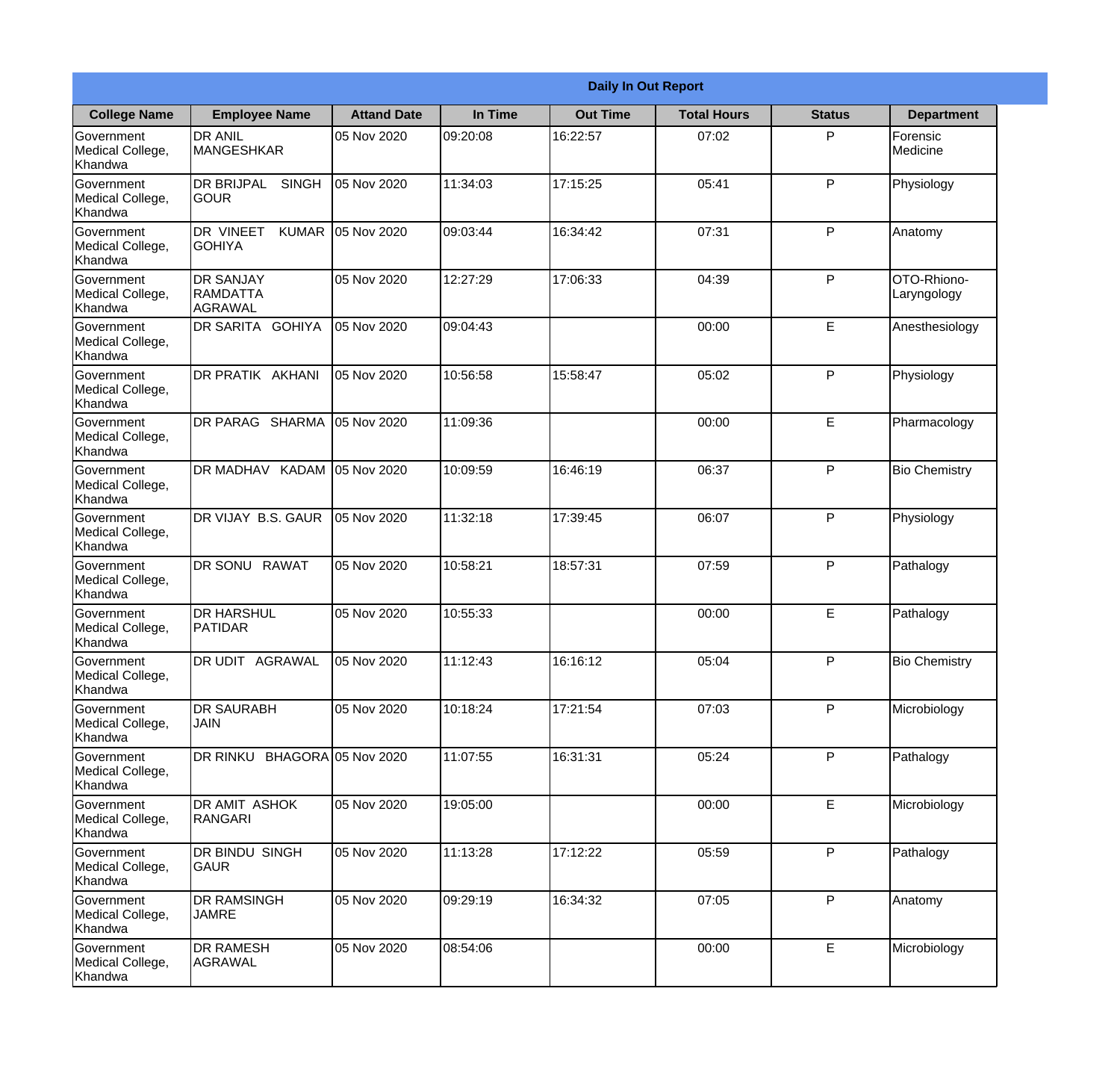| <b>Designation</b>                  | <b>Category</b>     |
|-------------------------------------|---------------------|
| <b>Assistant Professor</b>          | Para Clinical       |
| Demonstrator/Tutor   Non Clinical   |                     |
| Professor                           | Non Clinical        |
| Professor                           | Clinical            |
| Professor                           | Clinical            |
| Assistant Professor                 | <b>Non Clinical</b> |
| Professor                           | Para Clinical       |
| <b>Assistant Professor</b>          | Non Clinical        |
| Associate Professor Non Clinical    |                     |
| Demonstrator/Tutor                  | Para Clinical       |
| <b>Assistant Professor</b>          | Para Clinical       |
| Associate Professor Non Clinical    |                     |
| Associate Professor   Para Clinical |                     |
| Assistant Professor   Para Clinical |                     |
| Professor                           | Para Clinical       |
| Associate Professor   Para Clinical |                     |
| Demonstrator/Tutor   Non Clinical   |                     |
| Assistant Professor   Para Clinical |                     |

## **Daily In Out Report**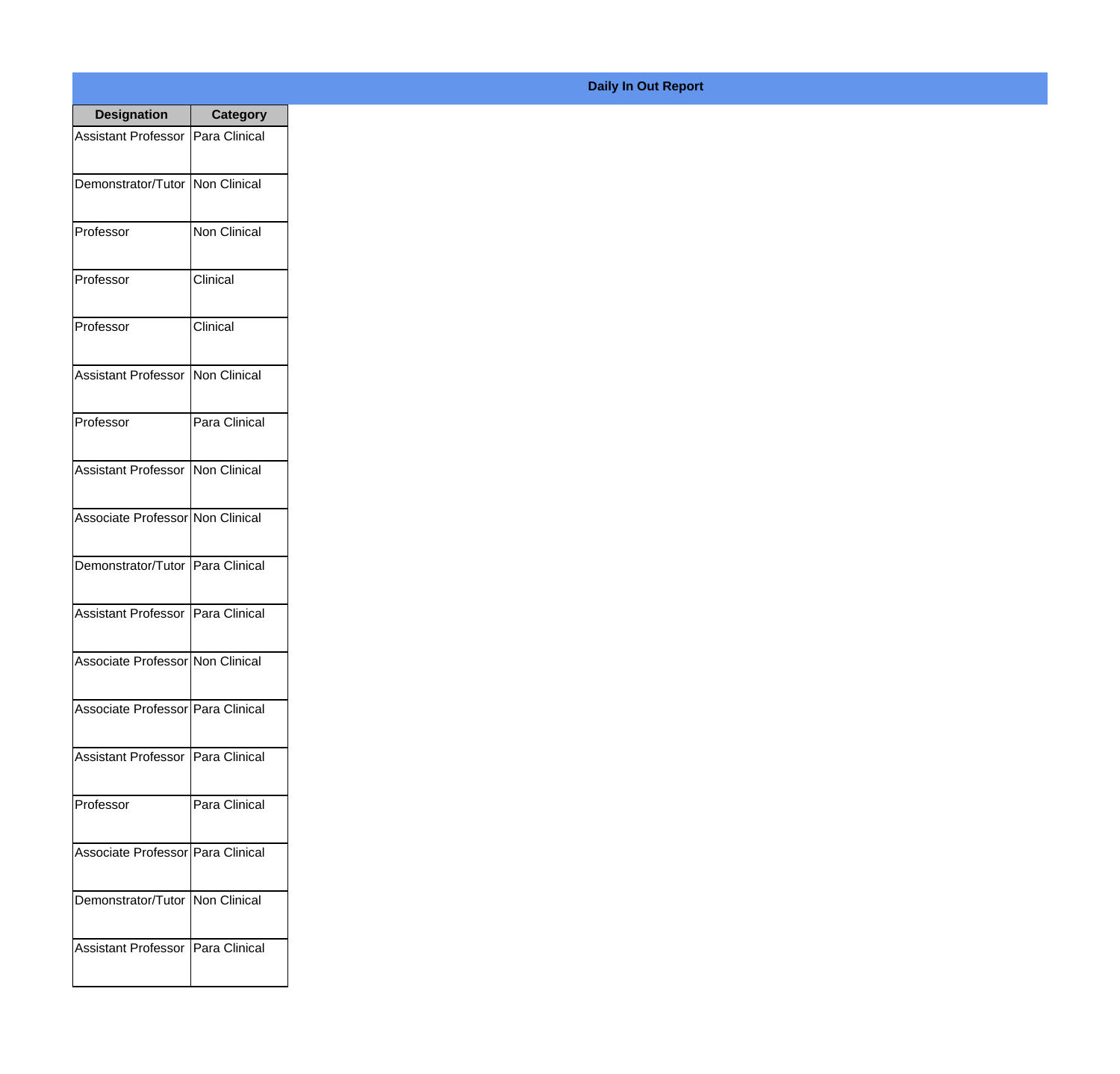|                                                         |                                                       |             |          |          | <b>Daily In Out Report</b> |              |                       |
|---------------------------------------------------------|-------------------------------------------------------|-------------|----------|----------|----------------------------|--------------|-----------------------|
| Government<br>Medical College,<br>Khandwa               | DR VIKAS MUJALDA                                      | 05 Nov 2020 | 09:16:54 |          | 00:00                      | E            | Microbiology          |
| <b>Government</b><br>Medical College,<br>Khandwa        | <b>DR NAZEEM ISHRAT</b><br><b>SIDDIQUI</b>            | 05 Nov 2020 | 16:54:13 |          | 00:00                      | E            | Physiology            |
| <b>Government</b><br>Medical College,<br><b>Khandwa</b> | DR RAJEEV VIJAY<br><b>JOSHI</b>                       | 05 Nov 2020 | 08:54:38 | 16:34:08 | 07:40                      | P            | Anatomy               |
| <b>Government</b><br>Medical College,<br>Khandwa        | <b>DR DWARKA</b><br><b>PRASAD GOTHRE</b>              | 05 Nov 2020 | 10:55:08 | 17:16:20 | 06:21                      | P            | <b>Bio Chemistry</b>  |
| Government<br>Medical College,<br>Khandwa               | <b>DR SOUMITRA</b><br><b>SETHIA</b>                   | 05 Nov 2020 | 11:06:01 | 18:25:09 | 07:19                      | P            | Community<br>Medicine |
| <b>Government</b><br>Medical College,<br>Khandwa        | <b>DR SOURYAKANT</b><br>VARANDANI                     | 05 Nov 2020 | 10:31:32 |          | 00:00                      | E            | Community<br>Medicine |
| Government<br>Medical College,<br>Khandwa               | DR RASHMI YADAV                                       | 05 Nov 2020 | 10:24:10 | 16:59:04 | 06:35                      | P            | Community<br>Medicine |
| Government<br>Medical College,<br>Khandwa               | DR DURGA AHUJA                                        | 05 Nov 2020 | 10:33:32 |          | 00:00                      | E            | Anatomy               |
| <b>Government</b><br>Medical College,<br>Khandwa        | <b>MR PIYUSH KUMAR</b><br><b>MISHRA</b>               | 05 Nov 2020 | 11:00:14 | 18:19:42 | 07:19                      | P            | Community<br>Medicine |
| <b>Government</b><br>Medical College,<br>Khandwa        | DR SAGAR MEENA                                        | 05 Nov 2020 | 13:13:47 |          | 00:00                      | E            | Forensic<br>Medicine  |
| <b>Government</b><br>Medical College,<br>Khandwa        | DR PRAMILA VERMA 05 Nov 2020                          |             | 13:15:51 |          | 00:00                      | E            | Paediatrics           |
| Government<br>Medical College,<br>Khandwa               | DR MANOJ BALKE                                        | 05 Nov 2020 | 09:28:06 | 14:11:59 | 04:43                      | P            | Ophthalmology         |
| <b>Government</b><br>Medical College,<br>Khandwa        | <b>DR SIDDHARTH</b><br><b>BANODE</b>                  | 05 Nov 2020 | 09:18:49 | 16:47:35 | 07:29                      | P            | Pharmacology          |
| Government<br>Medical College,<br>Khandwa               | <b>DR CHANDNI</b><br><b>KAROLE</b>                    | 05 Nov 2020 | 09:48:15 |          | 00:00                      | E            | Ophthalmology         |
| Government<br>Medical College,<br>Khandwa               | DR PRIYA KAPOOR<br>KAPOOR                             | 05 Nov 2020 | 10:12:19 | 17:34:15 | 07:22                      | P            | Pathalogy             |
| Government<br>Medical College,<br>Khandwa               | <b>DR SAPNA</b><br><b>MAHESHRAM</b>                   | 05 Nov 2020 | 11:04:46 | 17:51:51 | 06:47                      | P            | Community<br>Medicine |
| Government<br>Medical College,<br>Khandwa               | <b>DR RAJENDRA</b><br><b>SINGH MANDLOI</b>            | 05 Nov 2020 | 09:17:59 | 17:15:43 | 07:58                      | $\mathsf{P}$ | <b>Bio Chemistry</b>  |
| Government<br>Medical College,<br>Khandwa               | <b>DR SEEMA</b><br><b>SUDHAKARRAO</b><br><b>SUTAY</b> | 05 Nov 2020 | 10:40:20 | 17:03:50 | 06:23                      | $\mathsf{P}$ | Forensic<br>Medicine  |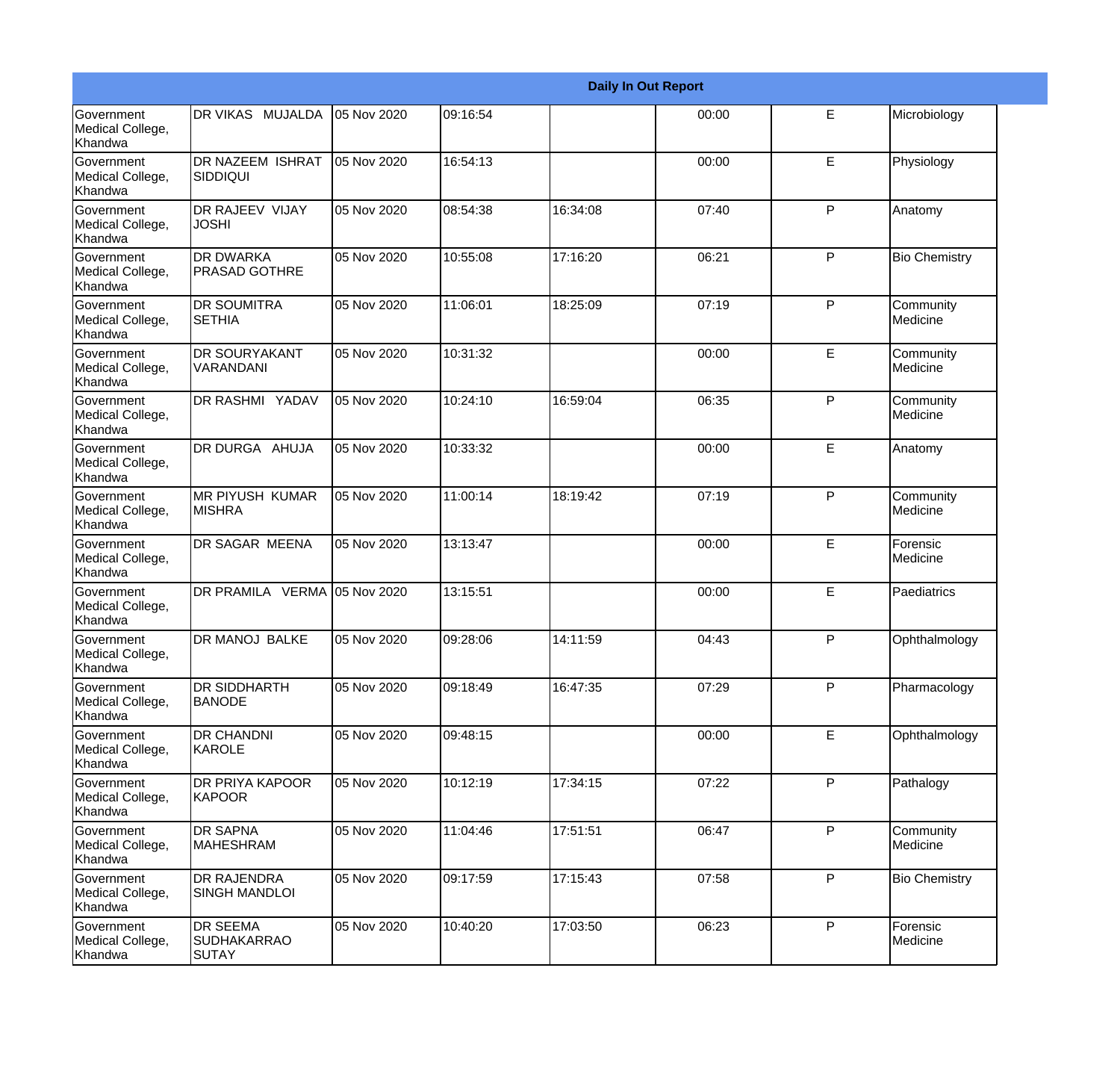| Demonstrator/Tutor Para Clinical    |               |
|-------------------------------------|---------------|
| Professor                           | Non Clinical  |
| Assistant Professor Non Clinical    |               |
|                                     |               |
| Demonstrator/Tutor Non Clinical     |               |
| Assistant Professor   Para Clinical |               |
| Demonstrator/Tutor Para Clinical    |               |
| Assistant Professor   Para Clinical |               |
| Demonstrator/Tutor Non Clinical     |               |
| Statistician                        | Para Clinical |
|                                     |               |
| Demonstrator/Tutor Para Clinical    |               |
| Professor                           | Clinical      |
| Assistant Professor Clinical        |               |
| Associate Professor Para Clinical   |               |
| Assistant Professor Clinical        |               |
|                                     |               |
| Demonstrator/Tutor Para Clinical    |               |
| Associate Professor Para Clinical   |               |
| Demonstrator/Tutor Non Clinical     |               |
| Professor                           | Para Clinical |
|                                     |               |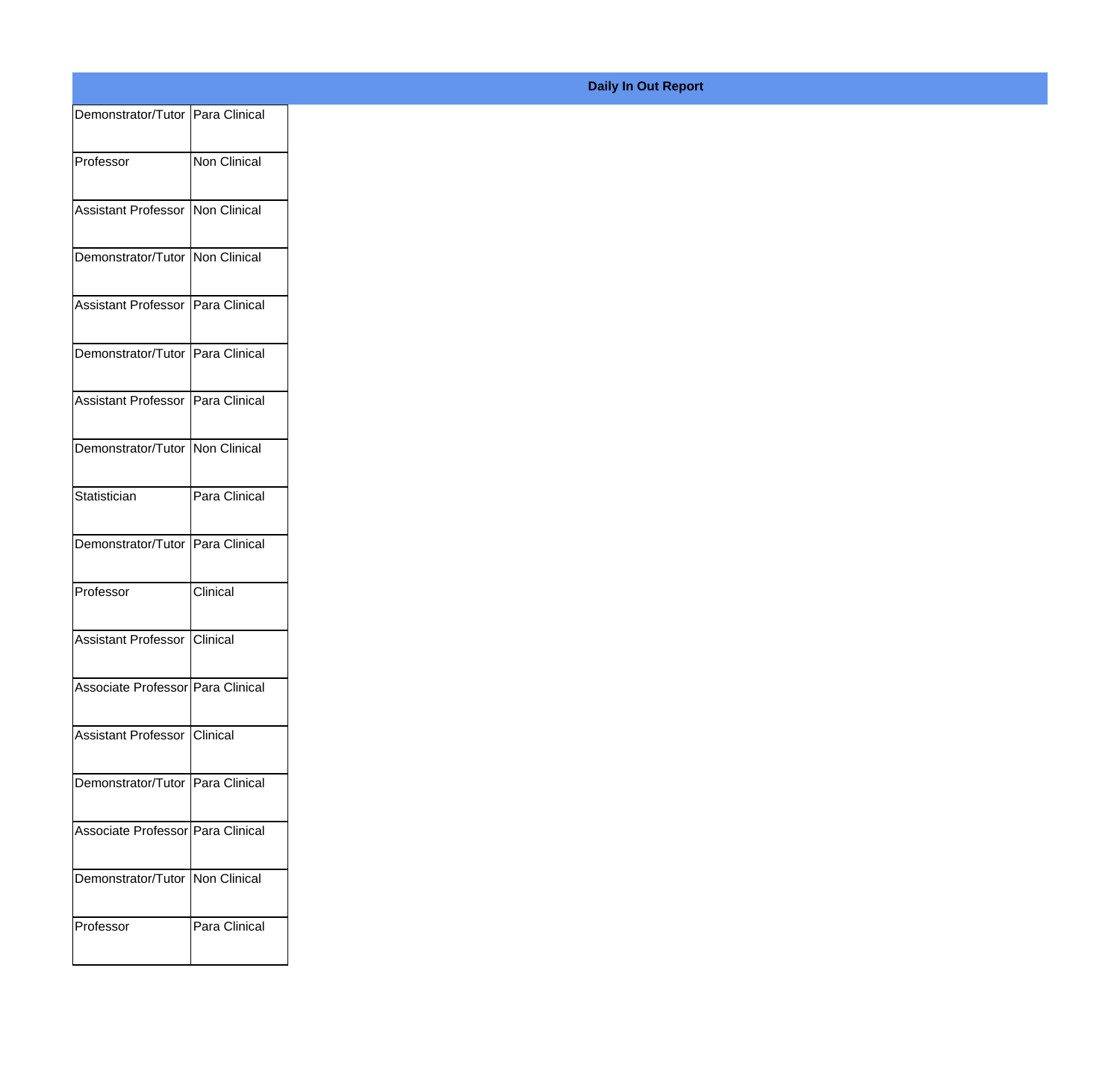|                                                  |                                                |             |          |          | <b>Daily In Out Report</b> |              |                             |
|--------------------------------------------------|------------------------------------------------|-------------|----------|----------|----------------------------|--------------|-----------------------------|
| Government<br>Medical College,<br>Khandwa        | <b>DR AJAY</b><br>NARWARIYA                    | 05 Nov 2020 | 09:50:08 | 19:31:14 | 09:41                      | P            | Microbiology                |
| <b>Government</b><br>Medical College,<br>Khandwa | DR RAKESH SINGH<br><b>HAZARI</b>               | 05 Nov 2020 | 15:17:00 |          | 00:00                      | E            | Pathalogy                   |
| Government<br>Medical College,<br>Khandwa        | <b>DR NISHA</b><br><b>KAITHWAS</b>             | 05 Nov 2020 | 10:22:01 | 13:26:22 | 03:04                      | $\mathsf{P}$ | Psychiatry                  |
| Government<br>Medical College,<br>Khandwa        | DR ANANT<br><b>TUKARAM PAWAR</b>               | 05 Nov 2020 | 10:46:52 | 18:24:12 | 07:38                      | $\mathsf{P}$ | Community<br>Medicine       |
| <b>Government</b><br>Medical College,<br>Khandwa | DR SHAIKH M.KHALIQ 05 Nov 2020                 |             | 11:06:33 |          | 00:00                      | E            | <b>Bio Chemistry</b>        |
| Government<br>Medical College,<br>Khandwa        | <b>DR PANKAJ</b><br><b>KUMAR</b><br> JAIN      | 05 Nov 2020 | 12:49:15 |          | 00:00                      | E            | <b>General Medicine</b>     |
| <b>Government</b><br>Medical College,<br>Khandwa | <b>DR RAJU</b>                                 | 05 Nov 2020 | 08:56:25 | 16:37:41 | 07:41                      | $\mathsf{P}$ | Forensic<br>Medicine        |
| Government<br>Medical College,<br>Khandwa        | DR MAHENDRA<br>PANWAR                          | 05 Nov 2020 | 09:19:59 |          | 00:00                      | E            | Orthopaedics                |
| <b>Government</b><br>Medical College,<br>Khandwa | <b>DR SITARAM</b><br><b>SOLANKI</b>            | 05 Nov 2020 | 09:18:07 | 18:32:37 | 09:14                      | P            | Forensic<br>Medicine        |
| <b>Government</b><br>Medical College,<br>Khandwa | <b>DR RANJEET</b><br><b>BADOLE</b>             | 05 Nov 2020 | 09:44:23 |          | 00:00                      | E            | <b>General Medicine</b>     |
| Government<br>Medical College,<br>Khandwa        | <b>DR ARUN KUMAR</b><br>PARGI                  | 05 Nov 2020 | 08:42:57 | 13:36:45 | 04:54                      | P            | <b>General Surgery</b>      |
| Government<br>Medical College,<br>Khandwa        | DR ASHOK<br><b>BHAUSAHEB NAJAN</b>             | 05 Nov 2020 | 10:42:53 | 16:20:09 | 05:38                      | P            | Forensic<br>Medicine        |
| Government<br>Medical College,<br>Khandwa        | DR NITESHKUMAR<br>KISHORILAL<br><b>RATHORE</b> | 05 Nov 2020 | 10:20:40 | 17:05:36 | 06:45                      | P            | Pharmacology                |
| Government<br>Medical College,<br>Khandwa        | DR PRIYESH<br><b>MARSKOLE</b>                  | 05 Nov 2020 | 11:04:05 | 17:15:14 | 06:11                      | $\mathsf{P}$ | Community<br>Medicine       |
| Government<br>Medical College,<br>Khandwa        | <b>DR SANGEETA</b><br><b>CHINCHOLE</b>         | 05 Nov 2020 | 10:44:33 |          | 00:00                      | E            | Physiology                  |
| Government<br>Medical College,<br>Khandwa        | DR NEERAJ KUMAR                                | 05 Nov 2020 | 09:22:53 | 19:48:37 | 10:26                      | P            | Dentisry                    |
| Government<br>Medical College,<br>Khandwa        | DR SUNIL BAJOLIYA                              | 05 Nov 2020 | 10:10:39 |          | 00:00                      | E            | OTO-Rhiono-<br>Laryngology  |
| Government<br>Medical College,<br>Khandwa        | DR NISHA MANDLOI<br>PANWAR                     | 05 Nov 2020 | 09:43:45 | 16:47:58 | 07:04                      | $\mathsf{P}$ | Obstetrics &<br>Gynaecology |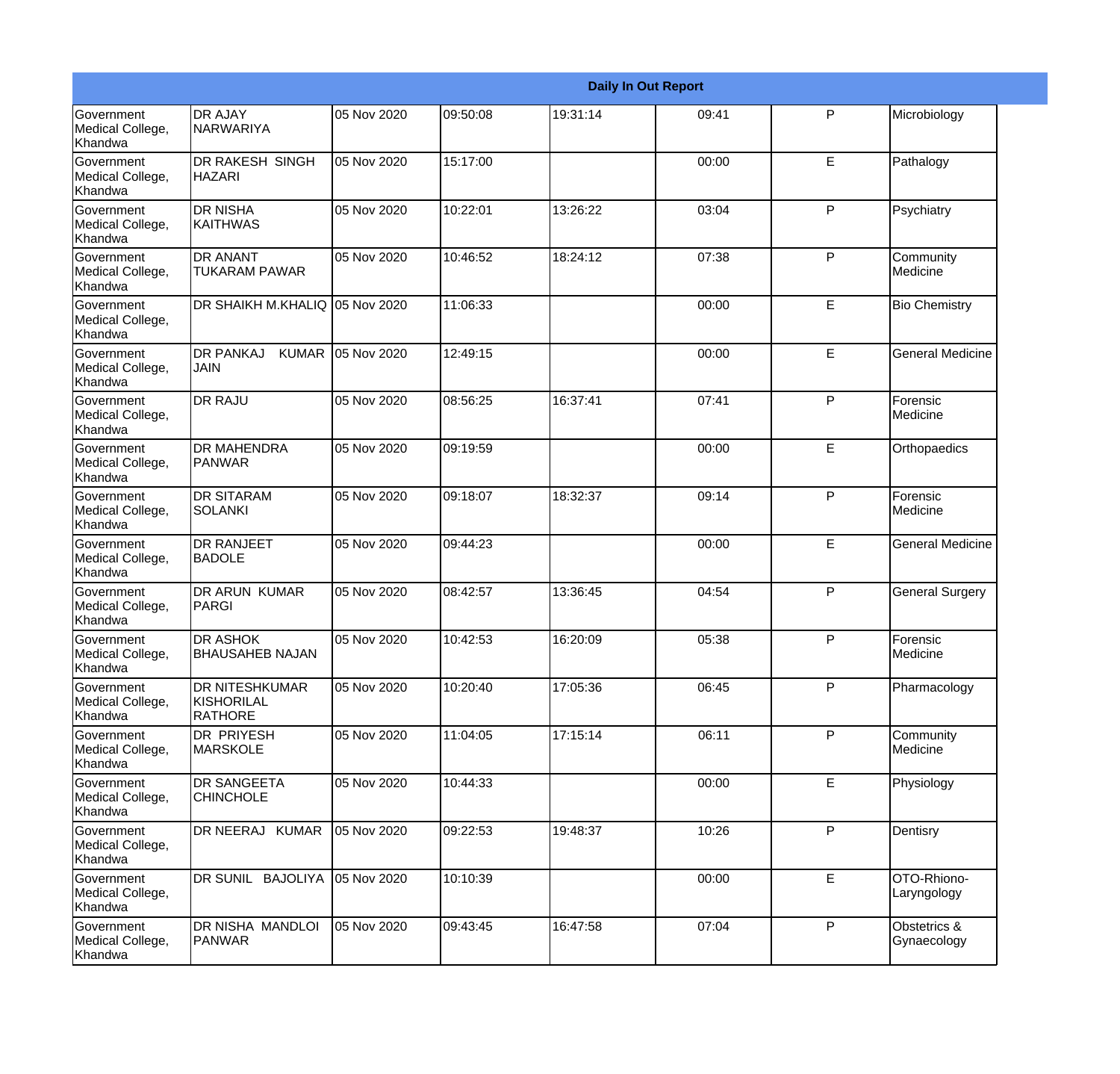| Demonstrator/Tutor Para Clinical  |               |
|-----------------------------------|---------------|
| Professor                         | Para Clinical |
|                                   |               |
| Assistant Professor Clinical      |               |
| Professor                         | Para Clinical |
| Professor                         | Non Clinical  |
| Assistant Professor Clinical      |               |
| Demonstrator/Tutor Para Clinical  |               |
| Assistant Professor Clinical      |               |
| Demonstrator/Tutor Para Clinical  |               |
|                                   |               |
| Assistant Professor Clinical      |               |
| Assistant Professor Clinical      |               |
| Associate Professor Para Clinical |               |
| Demonstrator/Tutor Para Clinical  |               |
| Associate Professor Para Clinical |               |
| Demonstrator/Tutor Non Clinical   |               |
|                                   |               |
| Assistant Professor Clinical      |               |
| Assistant Professor Clinical      |               |
| Associate Professor Clinical      |               |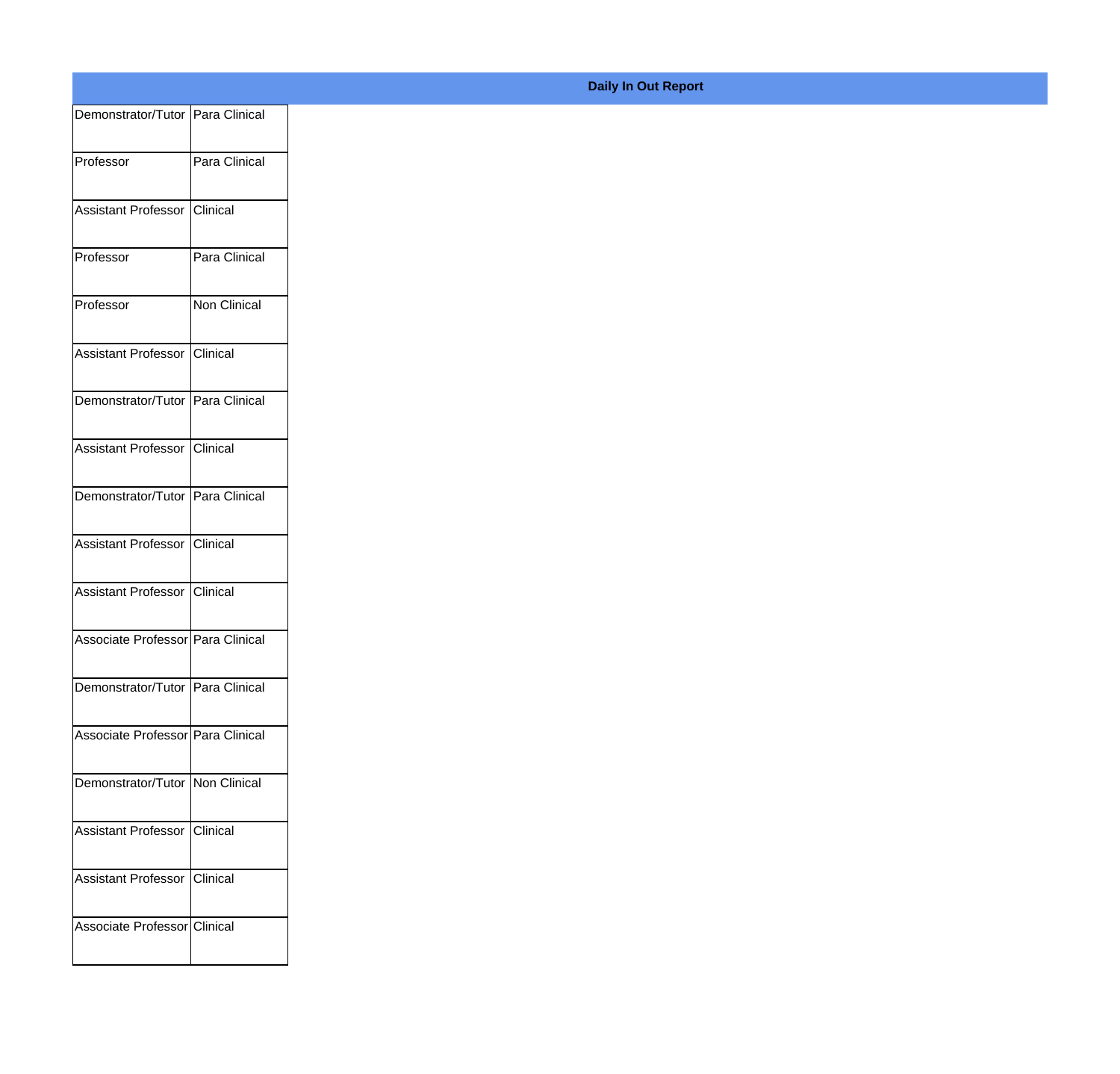|                                                   |                                              |             |          | <b>Daily In Out Report</b> |       |   |                                |
|---------------------------------------------------|----------------------------------------------|-------------|----------|----------------------------|-------|---|--------------------------------|
| <b>Government</b><br>Medical College,<br>Khandwa  | IDR SATISH<br>ICHANDEL                       | 05 Nov 2020 | 11:14:44 | 16:59:19                   | 05:45 | P | Pharmacology                   |
| <b>Government</b><br>Medical College,<br>lKhandwa | IDR MUKTESHWARI<br>IGUPTA                    | 05 Nov 2020 | 11:46:29 | 16:50:51                   | 05:04 | P | Pharmacology                   |
| <b>Sovernment</b><br>Medical College,<br>lKhandwa | <b>DR PURTI AGARWAL</b><br><b>SAINI</b>      | 05 Nov 2020 | 10:46:15 | 16:26:38                   | 05:40 | P | Pathalogy                      |
| <b>Government</b><br>Medical College,<br>Khandwa  | <b>IDR DEEPIKA</b><br>IPANWAR                | 05 Nov 2020 | 11:32:43 | 16:40:59                   | 05:08 | P | <b>Bio Chemistry</b>           |
| <b>Government</b><br>Medical College,<br>lKhandwa | <b>IDR VISHAL</b><br><b>KUMAR</b><br>ITHAKRE | 05 Nov 2020 | 12:47:36 | 17:46:36                   | 04:59 | P | Physiology                     |
| Government<br>Medical College,<br>Khandwa         | <b>WAGHMARE</b><br><b>RENU</b>               | 05 Nov 2020 | 11:48:39 | 18:09:59                   | 06:21 | P | Community<br><b>I</b> Medicine |